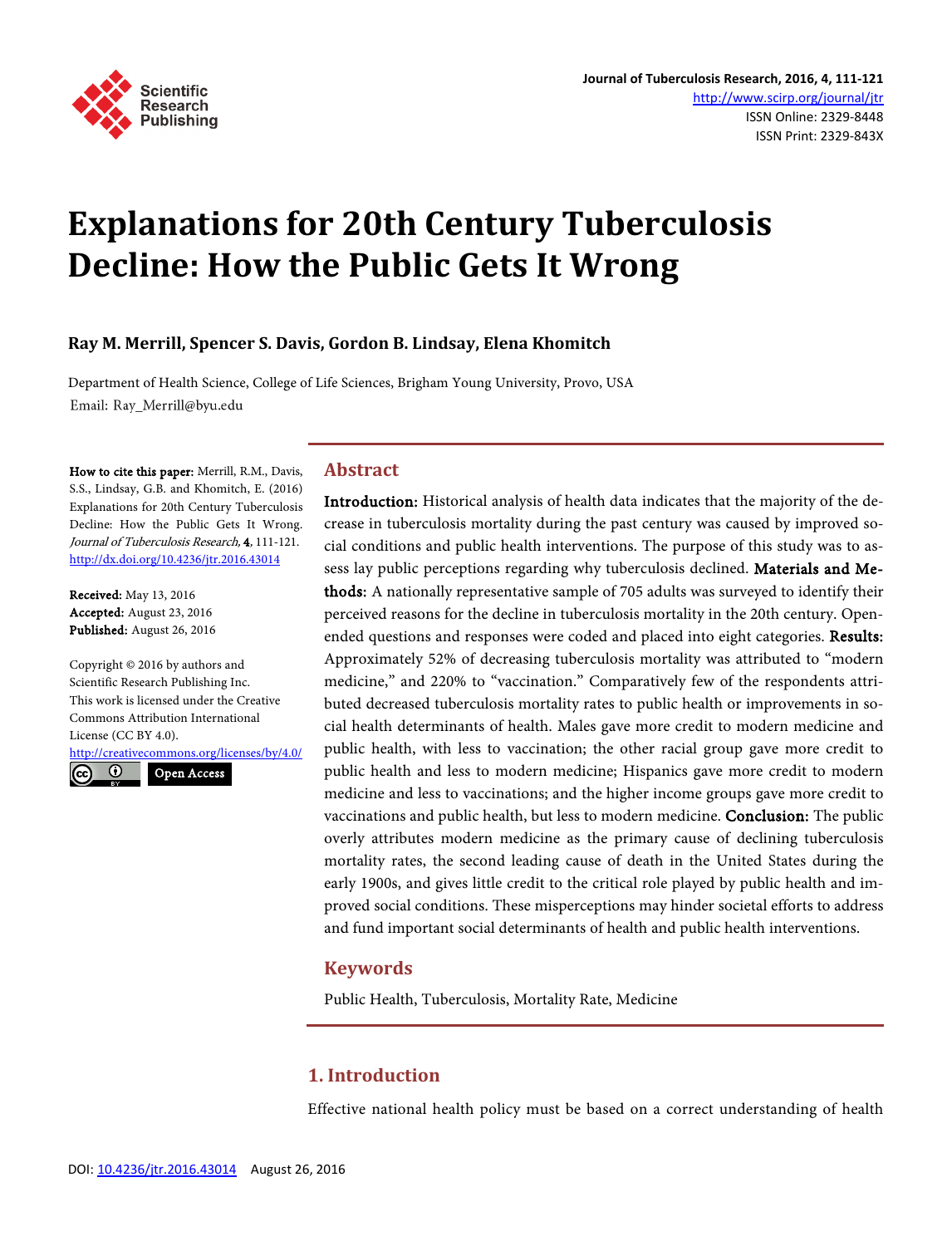determinants. A recent study demonstrated that the general public attributes most of the 40 year increase in life expectancy during the last 200 years to improvements in medical care [\[1\].](#page-9-0) However, officials in public health estimate less than a quarter of that improved life expectancy can be attributed to the medical sector [\[2\].](#page-9-1) Public health efforts involving improved food production, water safety, sewage treatment, housing, literacy, economics, and safer working conditions explain most of the increase [\[3\].](#page-9-2) The current study provides a second reference point by determining if people also primarily credit modern medicine for the decline seen in tuberculosis mortality over the past century. In the United States in 1900, this infectious disease was a leading cause of death, explaining 11.3% of all deaths, just behind pneumonia and influenza, which accounted for 11.8% of all deaths [\[4\].](#page-9-3) If people attribute the decline in tuberculosis to the medical sector, it reinforces the argument that the public is unaware that the most important health determinants are often found outside of hospital walls.

The purpose of this study was to determine how the general public explains the historical decline of tuberculosis mortality. This disease was selected for study because of its high ranking cause of death in the early 1900s, and, along with other infectious diseases, because it motivated and was directly impacted by non-medical public health efforts for more than a century. If society fails to appreciate the important role nonmedical interventions played in reducing past infectious diseases, it is likely to continue to attribute modern medicine as the primary vehicle to improve contemporary population health. Conversely, people will be less likely to support public health interventions or policies that seek to improve population health by addressing health disparities and circumstances shaping health by the distribution of money, education, power and resources (social determinants of health).

#### **Background**

Tuberculosis (TB) is an infectious bacterial disease caused by Mycobacterium tuberculosis. It generally affects the lungs or throat, is spread through the air when a person with TB talks, sneezes, or coughs, and has been a leading cause of death throughout history. Known historically as consumption, phthisis, or the white death, TB has been found in bodies dated as early as 5000 BC and in Egyptian mummies dated to 3000 BC [\[5\]](#page-9-4) [\[6\].](#page-9-5) Hippocrates and other ancient physicians described the symptoms of the disease when they saw them among their patients [\[6\]](#page-9-5)[-\[8\].](#page-9-6) During the 17th century, tuberculosis was a common killer, especially in England where one in five deaths were tubercular. The disease became endemic throughout Europe, resulting in its infamous appellation, the Great White Plagu[e \[5\].](#page-9-4) 

Tuberculosis mortality rates in western countries began to fall long before any medical intervention was discovered, and even before the implementation of anti-tuberculosis public health campaigns in the 18th and 19th centuries [\[9\].](#page-9-7) To a degree, this progressive decline through history can be attributed to the disease's natural epidemic cycle that ebbs and flows [\[10\].](#page-9-8) In the United States, the disease peaked in the mid to late 1800s and the subsequent fall was hastened by human interventions [\[9\]](#page-9-7) [\[10\].](#page-9-8)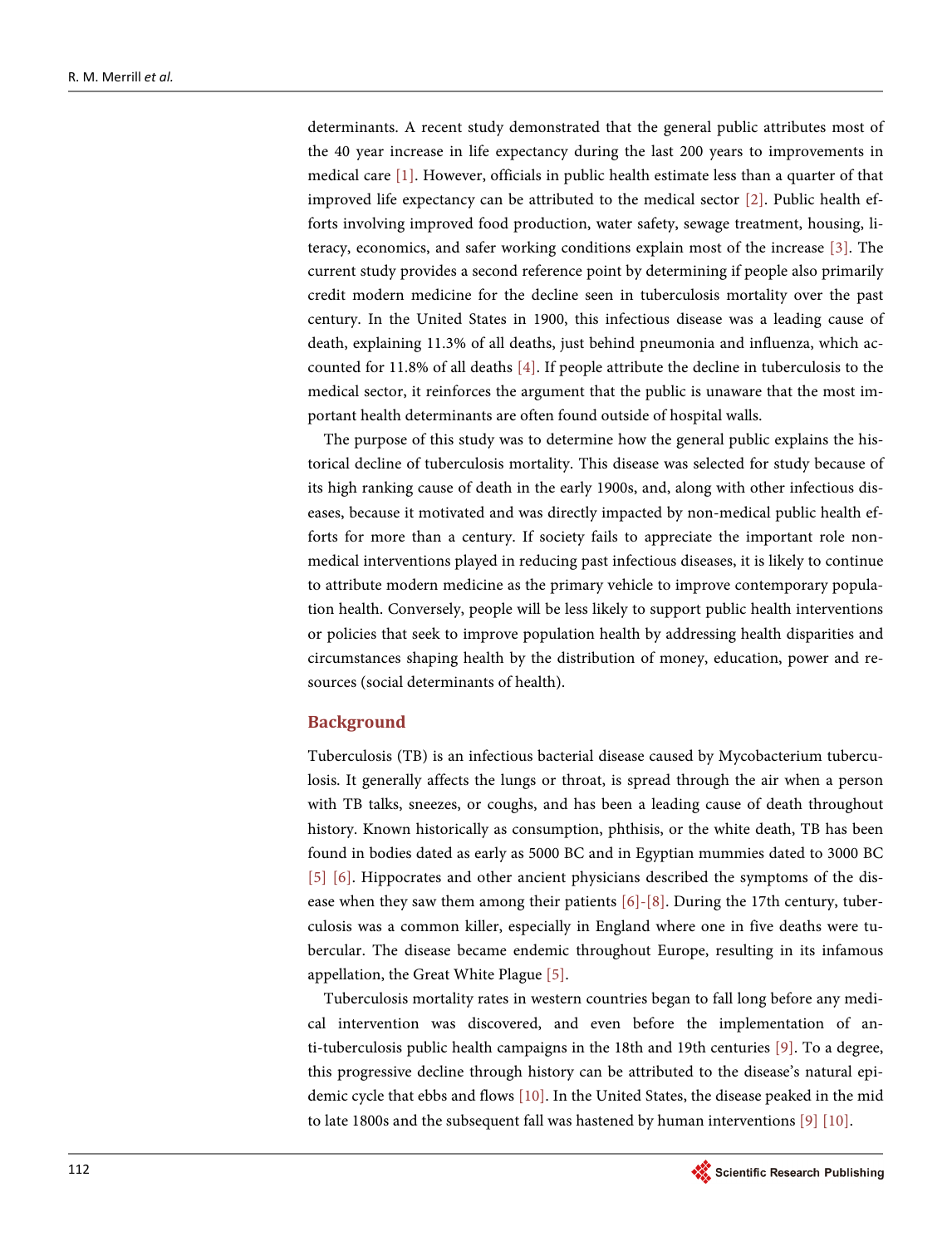The cause of tuberculosis was identified in 1882 with the discovery of tubercle bacillus by the German scientist, Robert Koch [\[11\].](#page-9-9) Koch also described the tuberculin reaction in 1890 [\[11\].](#page-9-9) In 1900, tuberculosis was the second leading cause of death in the United States with an annual crude mortality rate of 194.4 deaths per 100,000 [\[9\].](#page-9-7) By 1940, before the introduction of antibiotics, the death rate was reduced to 46 deaths per 100,000 [\[10\].](#page-9-8) [Figure 1](#page-2-0) illustrates that the vast majority of this reduction occurred before 1944 when streptomycin, the first effective antibiotic for tuberculosis, was developed [\[4\]](#page-9-3) [\[12\]](#page-9-10) [\[13\].](#page-9-11) The only significant historical difference between these countries was that the British National Health Service began to use the BCG vaccine, an innovation that the United States Public Health Service has never embraced [\[14\]](#page-9-12)[-\[16\].](#page-9-13) Even with the use of the BCG vaccine in England and Wales, and the use of streptomycin in the United States, there was not a significant change in the rate of decline of tuberculosis deaths [\[6\].](#page-9-5) Because the BCG vaccine was never universally put into practice in the United States, it can be said that none of the decline in incidence or death rates can be attributed to vaccine use.

<span id="page-2-0"></span>Similarly, since streptomycin was the first antibiotic available to treat tuberculosis, it can also be said that none of the decline prior to 1944 was attributable to antibiotics. However, it is not accurate to conclude that all the reduction in mortality after 1944 is attributed solely to the development of an effective drug. The same forces driving the decline of tuberculosis prior to the development of streptomycin continued to operate



Figure 1. Crude death rates for tuberculosis in the United States, 1900-2014. Note that with the exception of the period during World War I, rates of death by tuberculosis in the United States were falling long before the advent of antibiotic treatments. Aggressive policies to combat bovine tuberculosis, state mandated sanatoria, and improvements in housing all contributed to the decline. The decline of tuberculosis in the United States is similar to that in England and Wales.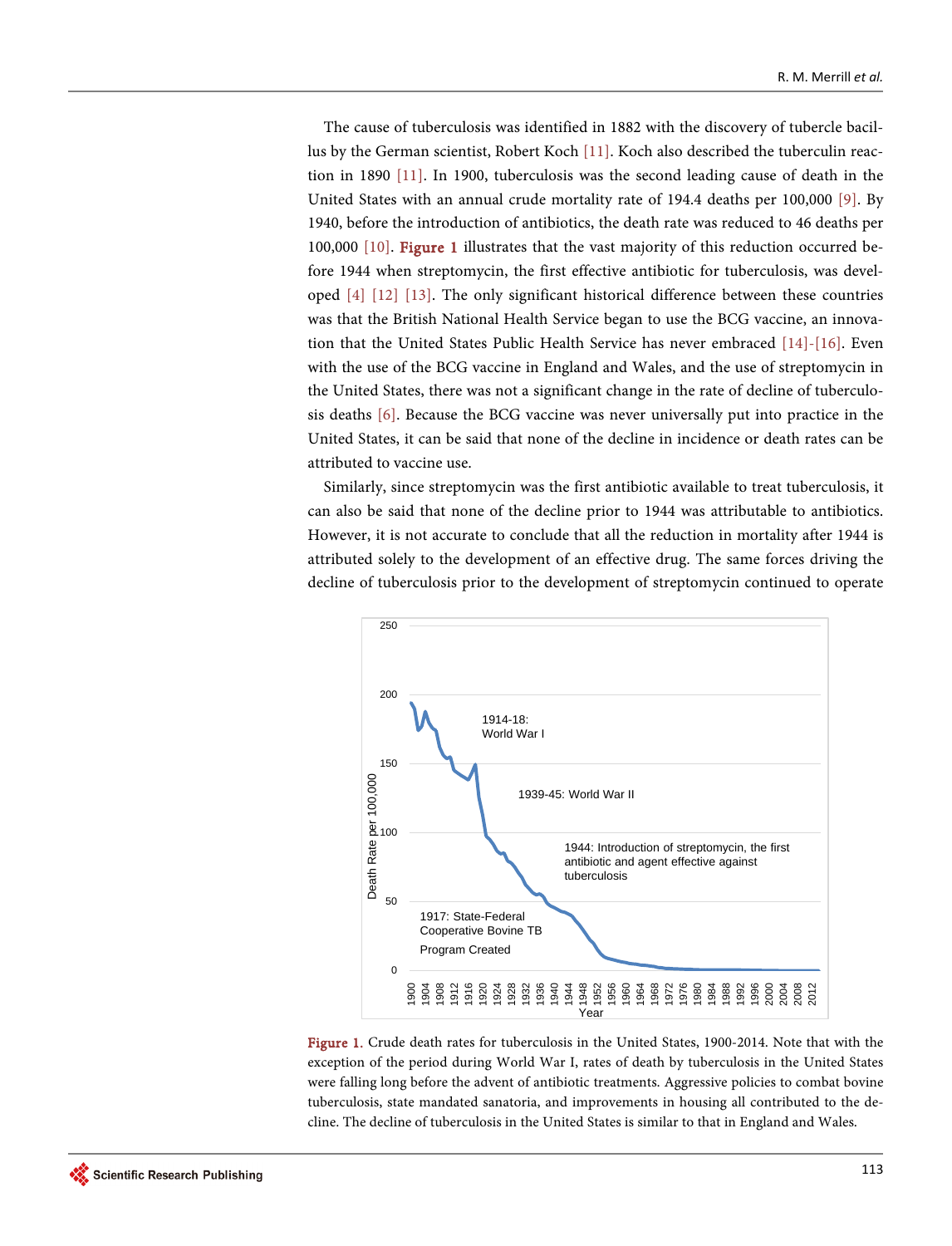in ensuing years and should be credited for much of the continued decline.

Mycobacterium tuberculosis is most commonly known for its pulmonary strain and the infecting agent that travels through airborne droplets. Airborne communicability is facilitated in overcrowded and poor housing conditions. Studies done in the early part of the 20th century noted the link between housing conditions and tuberculosis prevalence [\[3\]](#page-9-2) [\[17\].](#page-9-14) Overcrowded urban areas in the late 1800's and early 1900's facilitated the spread of tuberculosis. In Massachusetts prisons, where prisoners were kept in very close proximity, three-quarters of all deaths between 1890 and 1895 were caused by tuberculosis [\[6\].](#page-9-5) Health education programs beginning as early as 1889 promoted improved housing conditions, personal hygiene, and overall cleanliness, as well as instruction on how to properly sneeze and cough and against spitting in public [\[3\]](#page-9-2) [\[9\]](#page-9-7) [\[10\].](#page-9-8) Contemporary analyses of spatial tuberculosis incidence continue to support the association between poor housing, living conditions, proper ventilation, improper sanitation, and overcrowding with higher tuberculosis incidence rates [\[7\]](#page-9-15) [\[8\]](#page-9-6) [\[18\].](#page-9-16)

Studies conducted in the 20th and 21st centuries have shown a relationship between nutritional status and tuberculosis risk, especially with regard to malnutrition negatively affecting the immune system. Malnourishment facilitates tuberculosis contraction by reducing the response of macrophages, T-lymphocytes, and cytokines involved in cell-mediated immunity, which acts as the primary defense against the tubercle bacilli, as well as promoting secondary immunodeficiency [\[8\]](#page-9-6) [\[19\]](#page-10-0) [\[20\].](#page-10-1) Tuberculosis is an opportunistic disease; when an immune system has been weakened from the effects of malnutrition, the susceptibility of tuberculosis infection increases as does the risk of mortality [\[21\].](#page-10-2) Improvements made in the early 20th century such as safe food handling, production, transportation, availability of food, and the discovery of essential nutrients and their role in disease prevention all contributed to reducing malnutrition within the United States. Improved nutritional status greatly reduced tuberculosis mortality rates [\[22\]](#page-10-3) [\[23\].](#page-10-4)

Social isolation of active cases from the general population through the use of sanatoria also played a role in tuberculosis decline. While early sanatoria acted as little more than hotels for the rich or places to corral the poor infected with tuberculosis, procedures improved over time to increase recovery rates and promote prevention [\[24\].](#page-10-5) Hygiene instruction in the sanatoria played a role by reducing transmission with practices such as covering the mouth when sneezing or coughing, and limiting where people could openly spi[t \[25\].](#page-10-6) Guests and patients were asked not to shake hands or have other physical contact with patients to prevent spreading the disease; the creation of dust-free environments with clean floor space and good ventilation was also a priority in sanatoria [\[25\].](#page-10-6)

Besides the more common pulmonary strain, the less well-known bovine tuberculosis strain contributed to a significant number of tuberculosis cases. It is estimated that bovine tuberculosis was responsible for 15% of all tuberculosis deaths in 1900, as well as a third of all non-pulmonary cases [\[8\]](#page-9-6) [\[26\].](#page-10-7) After discovering that the bacteria was spread by consuming contaminated meat and milk, the United States implemented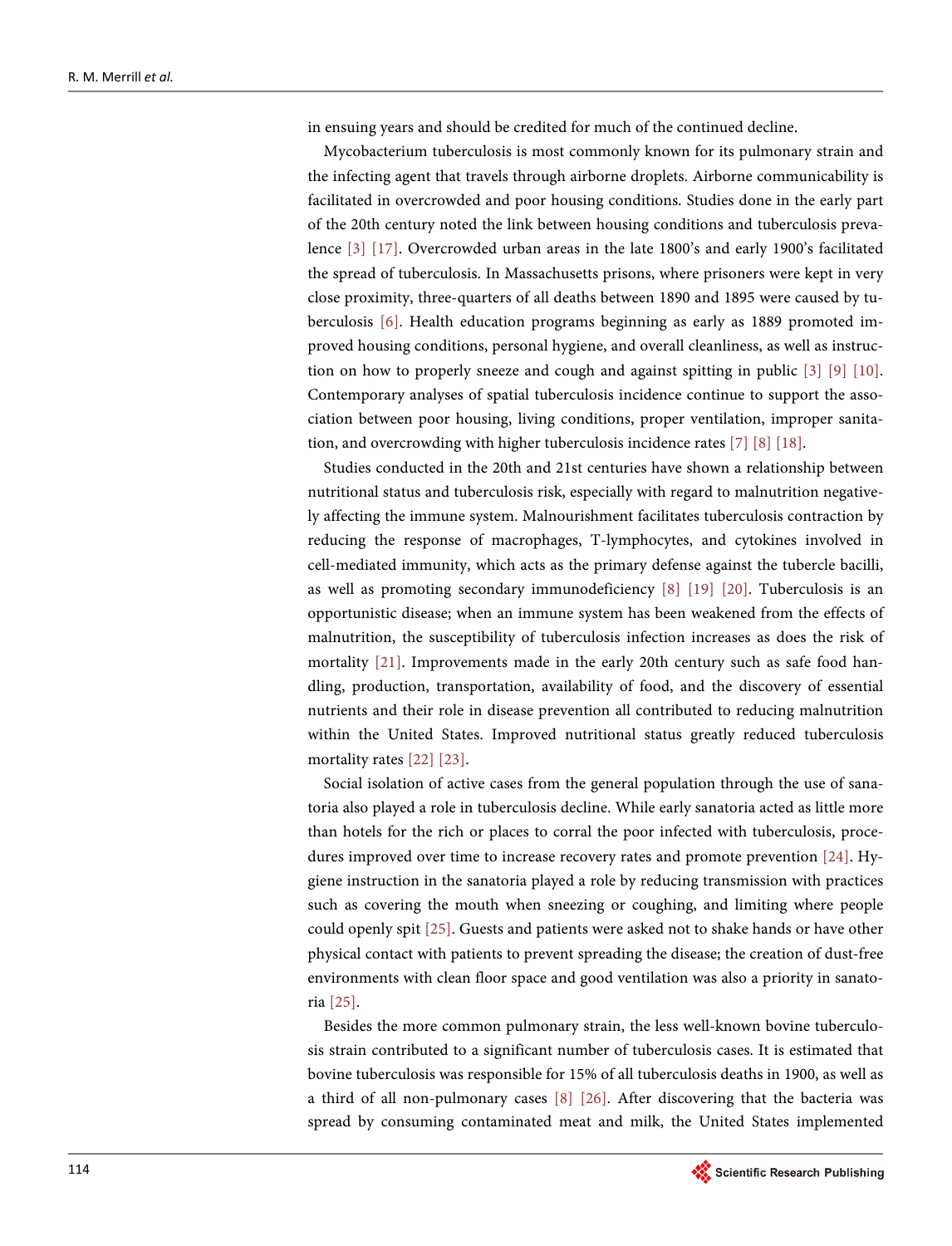policies that mandated milk pasteurization and identified sick cattle using tuberculin tests, and their subsequent destruction. These measures nearly eradicated bovine tuberculosis transmission and resulted in the prevention of over 25,000 deaths preceding World War II [\[27\].](#page-10-8)

The development of the antibiotic drug streptomycin in 1944 and its subsequent use gave physicians a powerful tool to combat active tuberculosis cases. It is important to note that vaccinations, which played a major role in eliminating many infectious diseases, played no role in preventing tuberculosis in the United States. Health officials in this country opted not to use the Bacille Calmette-Guerin (BCG) vaccination because it makes detecting latent tuberculosis cases more difficult [\[28\].](#page-10-9) While antibiotics helped to decrease tuberculosis mortality in the 20th Century, it was improved public health interventions, that started over 100 years ago, which had the greatest effect. Overlooking the contributions of the social determinants of health and the public health's historical role in mortality decline may lead to creating health policies that rely too heavily on medicine as the primary way to improve population health. By giving most or all of the credit to modern medicine, contemporary efforts to address social determinants of health and public health interventions, which have a greater ability to improve population health, are likely to be neglected and underfunded. Misattribution of credit may also contribute to overfunding the medical sector of the economy and impede efforts to contain health care costs.

#### **2. Methods**

A questionnaire was developed to determine what factors the public believed caused the historical reductions of tuberculosis mortality rates in the United States. Results are based on responses to the following: "In the United States in 1900, 11.3% of all deaths were attributed to Tuberculosis." In 2000, less than 1% of all deaths in this country were attributed to Tuberculosis. What do you think is the primary reason for the decrease? Possible responses that the respondents selected were medicine, vaccines/immunizations, sanitation, screening/quarantine, lifestyle, education/awareness/knowledge, other, or don't know. Thirty individuals selected don't know. Three public health faculty not involved in the study evaluated the instrument for content and face validity. The questionnaire was revised and then tested on a convenience sample of twenty individuals who were thought to accurately represent the population of the United States. The instrument was again revised and pilot tested on 357 public health students. Results from this pilot study supported the hypothesis that the majority of people would attribute the decline in tuberculosis mortality to medical care, and provided inputs in the sample size calculation. Approval to conduct human subject research was obtained from the investigator's Institutional Review Board prior to conducting the pilot testing and subsequent national administration of the survey.

The survey utilized an open ended question to measure how people explained the decline in tuberculosis mortality in the 20th century. Participants were informed that in 1900, tuberculosis was the second leading cause of death in the United States and that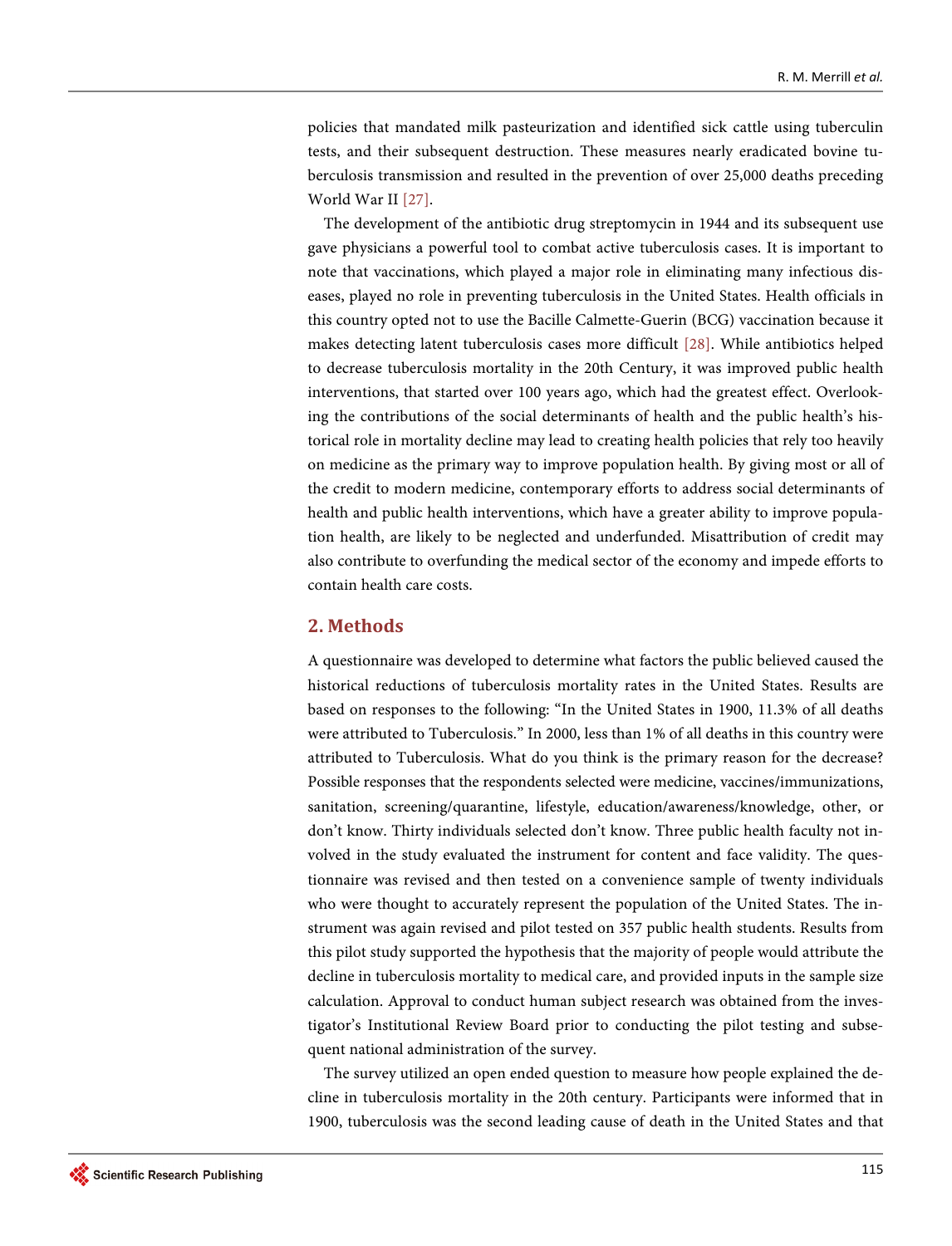its death rates declined by over 90% between 1900 and 195[0 \[4\].](#page-9-3) Participants were asked to briefly describe the single most important reason for the decline. If they gave more than one answer, then their first answer was assumed to be the most important.

Two researchers independently read through the responses to the open ended question, then placed and coded them into eight categories:  $(1)$  modern medicine (*i.e.* healthcare, physicians, hospitals, surgeries, diagnostic techniques, antibiotics, etc.), (2) vaccination, (3) education/awareness/knowledge, (4) lifestyle, (5) sanitation, (6) screening/quarantine, (7) don't know, and (8) other. Coding for each open ended response was compared, and the few discrepancies that existed were resolved through discussion and then mutual agreement.

Demographic data was collected to analyze potential differences in responses between groups and to ensure that a representative national sample had been drawn. Variables included age, sex, race, ethnicity, and education.

Survey data was gathered from an online sample of actively managed panels of respondents who had been recruited by a national professional public opinion/marketing research compan[y \[29\].](#page-10-10) The online sample involved respondents from the United States ages 18 years or older. The company's reward system engaged and motivated participation and encouraged better representation. Participants who have an interest in contributing to research were incentivized to be members of the company's response panels. The strict quality control procedures used by the company's recruiting practices ensures that samples of opt-in respondents are of high quality. The demographics of potential respondents were known to the research company before an invitation to participate was extended. The opportunity to complete the survey was progressively closed to some individuals after select demographic variables were sufficiently represented in the sample. This procedure ensured that the generated sample was representative of the United States national demographic profile with respect to age, sex, race (White/Caucasian, Black/African American, Other), ethnicity (Hispanic, non-Hispanic), annual household income (<\$25K, \$25K - \$49K, \$50K - \$74K, ≥\$75K), and education (some high school, high school or GED, some college or technical school, college graduate, master's degree, doctoral or professional degree). A total of 725 individuals completed the survey. Quality assurance methods were used to identify nonsensical survey responses. Twenty such responses were eliminated from the analysis, resulting in a final sample size of 705.

Frequency distributions were used to summarize and describe the data. Bivariate analyses were used to evaluate the relationship between selected variables, with the chisquare test used to evaluate significance. The Mantel-Haenszel (MH) chi-square was also used to evaluate differences in trend. Two-sided tests of hypotheses were evaluated using the 0.05 level of significance. Analyses were performed using the Statistical Analysis System (SAS) software, version 9.3 (SAS Institute Inc., Cary, NC, USA, 2010).

#### **3. Results**

Distributions of age, sex, race, ethnicity, education, and income are presented in [Table 1.](#page-6-0)  The most common single response to the open-ended question for why tuberculosis

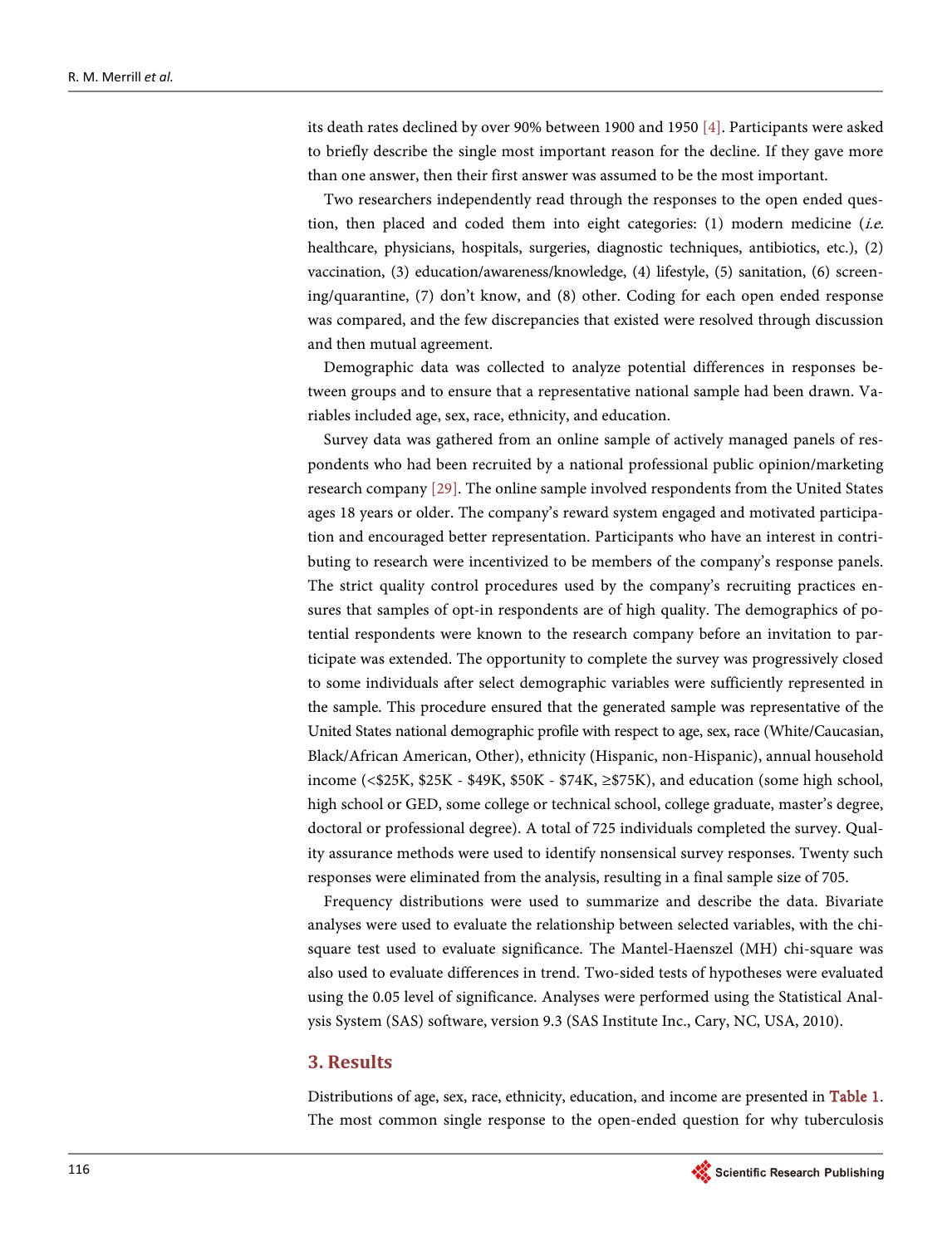declined during the 20th century was "modern medicine," followed by "vaccination," and then selected public health choices [\(Table 2\)](#page-7-0). The high degree of attribution given to modern medicine for causing the declines in tuberculosis mortality was significantly associated with sex, race, ethnicity, and income. Males gave more credit to modern medicine and public health, with less to vaccination; the other racial group gave more

|                                  | No. | $\%$           |
|----------------------------------|-----|----------------|
| Age (years)                      |     |                |
| $18 - 29$                        | 159 | 23             |
| $30 - 39$                        | 146 | 21             |
| $40 - 49$                        | 140 | 20             |
| $50 - 59$                        | 138 | 20             |
| $60 - 69$                        | 90  | 13             |
| $70+$                            | 32  | 5              |
| Sex                              |     |                |
| Male                             | 344 | 49             |
| Female                           | 361 | 51             |
| Race                             |     |                |
| White/Caucasian                  | 599 | 85             |
| Black/African American           | 59  | 8              |
| Other                            | 47  | $\overline{7}$ |
| Ethnicity                        |     |                |
| Latino/Hispanic                  | 57  | 8              |
| Not Latino/Hispanic              | 645 | 91             |
| Don't Know/Not Sure              | 3   | $\mathbf{0}$   |
| Annual Household Income          |     |                |
| $<$ \$25 $K$                     | 171 | 24             |
| \$25K - \$49K                    | 218 | 31             |
| \$50K - \$74K                    | 140 | 20             |
| $\geq$ \$75K                     | 176 | 25             |
| Education                        |     |                |
| Some High School                 | 15  | $\overline{2}$ |
| High School Graduate or GED      | 151 | 21             |
| Some College or Technical School | 282 | 40             |
| College Graduate                 | 177 | 25             |
| Master's Degree                  | 64  | 9              |
| Doctoral or Professional Degree  | 16  | $\overline{c}$ |
|                                  |     |                |

<span id="page-6-0"></span>Table 1. Summary of participant characteristics.

GED: General education development test.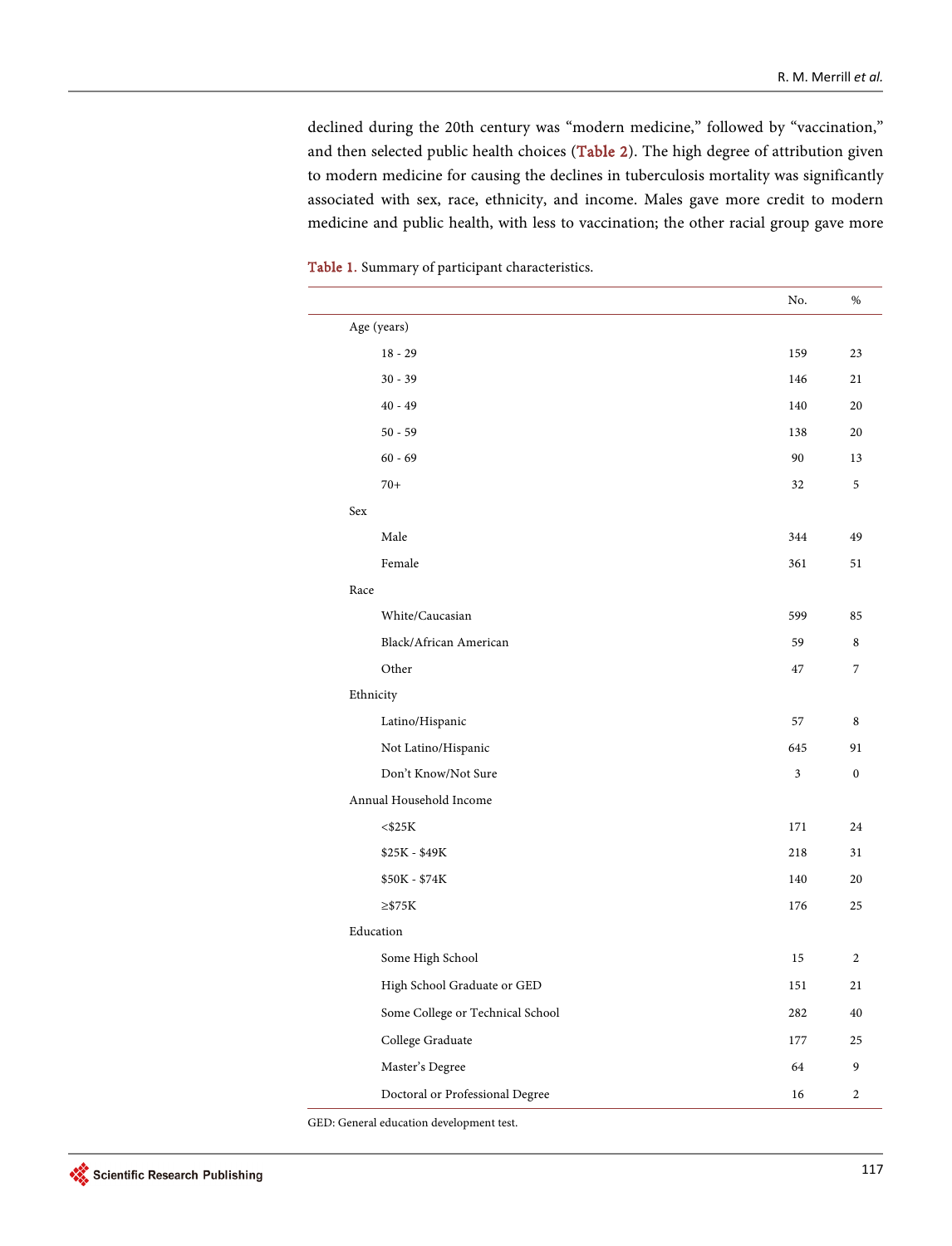|                 |        |     | Male | Female |      |      |    |    | White Black Other Hispanic Non-Hispanic $\langle 25K \rangle$ 25K - 49K 50K - 74K $\geq$ 75K |    |    |    |    |
|-----------------|--------|-----|------|--------|------|------|----|----|----------------------------------------------------------------------------------------------|----|----|----|----|
|                 | No. %  |     | $\%$ | $\%$   | $\%$ | $\%$ | %  | %  | $\%$                                                                                         |    |    |    |    |
| Modern medicine | 352 52 |     | 55   | 50     | 53   | 52   | 38 | 58 | 52                                                                                           | 57 | 58 | 50 | 42 |
| Vaccination     | 151    | 22  | 16   | 28     | 23   | 21   | 16 | 17 | 23                                                                                           | 16 | 23 | 25 | 26 |
| Other*          | 172    | -26 | 29   | 22     | 24   | 27   | 47 | 25 | 25                                                                                           | 27 | 19 | 25 | 32 |

<span id="page-7-0"></span>Table 2. Primary reasons given why tuberculosis declined in the United States, from causing 11.3% of all deaths in 1900 to less than 1% in 2000.

Note that the primary reasons given significantly differed between males and females (Chi-square  $p = 0.0004$ ), among racial groups ( $p = 0.0198$ ), between Hispanics and non-Hispanics ( $p = 0.0441$ ), and among income groups ( $p = 0.0088$ ); \*59 (8%) that indicated education/awareness/knowledge, 33 (5%) that indicated sanitation, 25 (4%) that indicated screening or quarantine, 12 (2%) that indicated lifestyle, and 43 (6%) that indicated another choice (no category).

> credit to public health and less to modern medicine; Hispanics gave more credit to modern medicine and less to vaccinations; and the higher income groups gave more credit to vaccinations and public health, but less to modern medicine. Reasons as to why tuberculosis declined did not significantly differ across age or levels of education.

#### **4. Discussion**

The public's perception that medical procedures played the predominant role in reducing tuberculosis mortality is strongly contradicted by the historical record (see [Figure 1\)](#page-2-0). The decline in tuberculosis mortality in the developed world has resulted mostly from improved living conditions and not because of modern medicine [\[5\].](#page-9-4) Most of the decline occurred before the advent of an effective antibiotic treatment, and did not decline at an increasing rate after its creation. The fact that 22% of respondents identified vaccination as the primary reason for the historical reduction, even though the United States never used the BCG vaccine, highlights the public's unawareness surrounding factors that have reduced the burden of infectious disease. Only a small number of people mentioned the role played by environmental improvements, better housing, sanitation, improved nutrition, or other factors related to public health or the social determinants of health. It is likely that the public would have similar misperceptions regarding why polio, measles, cholera, typhoid and other infectious disease mortality declined.

There are several possible explanations for this misdirected credit for the decline in tuberculosis mortality. First, many of the public health interventions that were implemented to combat tuberculosis were established over 100 years ago, and have been forgotten with the passage of time. Interventions that were established to reduce tuberculosis mortality such as better housing, ventilation, proper hygiene, and balanced nutrition, have continued to improve-becoming part of everyday life for most segments of the population. Contributing to this public forgetfulness is the fact that people today do not live in a time when infectious diseases are a major problem.

Media and television may also contribute to the public's misperceptions for declines in infectious disease. Medical dramas rarely draw attention to the contributions of environmental health, better nutrition, or the effects of poverty and other social deter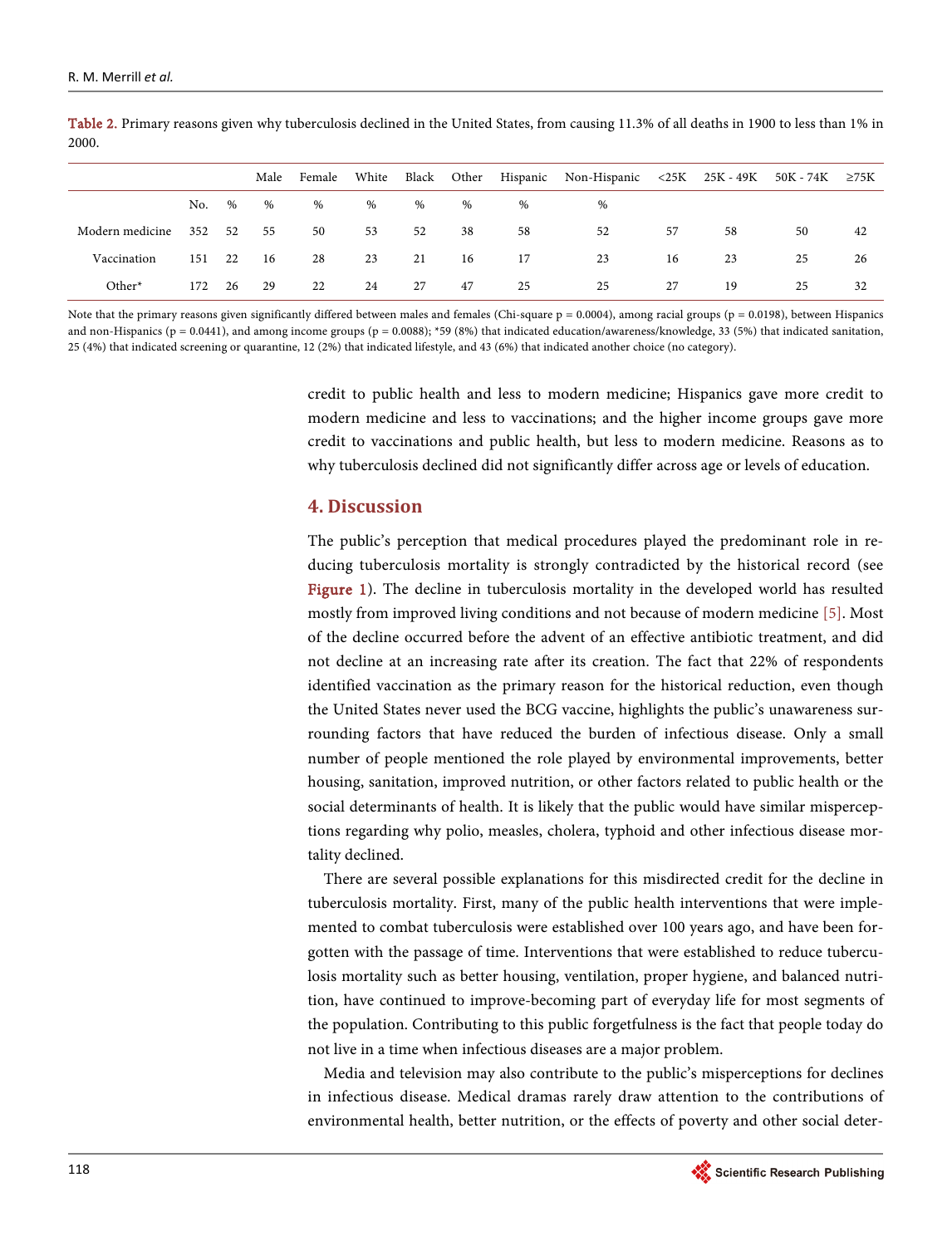minates of health as contributing factors to disease. Television programs based in hospital settings focus on treatments and individual patient care, and may lead people to believe that modern medicine can cure anything and solutions can always be found in the hospital. Other media formats, such as the news, also focus on the latest medical technological development rather than the less exciting issues of public health interventions and social determinants of health.

The misperceptions identified in this study have implications for national health policy. Efforts to improve the nation's health in a democratic society are strongly influenced by the public's belief that interventions are effective. When people are unaware of the major role that non-medical health interventions play in reducing leading causes of death, they will be less likely to support contemporary endeavors that address these non-medical factors. Conversely, when people perceive that modern medicine is the primary reason why the nation strongly reduced leading causes of death, they may be suspicious and unsupportive of societal efforts to curtail the overuse of expensive medical technology and redirect resources to other health determinants.

It may be that the percentage of respondents who believed that modern medicine has played the predominant role in reducing tuberculosis mortality is underreported by the "modern medicine" category in this study. Many of the respondents who listed "education" or "awareness" or "knowledge" as the reason for the decline could have been thinking how these factors improved medical procedures. Giving too much credit to modern medicine for past public health achievements may contribute to the United States spending almost twice as much per capita on health care as other high income Western nations. Public misattribution of credit may also partially explain why the United States neglects funding public health initiatives and fails to address the social determinants of health. Research shows that the United States increasingly lags behind other countries in life expectancy as other nations more fully address the social service needs of the population [\[30\].](#page-10-11) Given that almost a fifth of the national gross domestic product is spent on healthcare, it is difficult to find resources to address healthenhancing social service needs.

### **5. Conclusion**

This study identified the general public's perceived reasons for the historical decline of tuberculosis mortality. We hypothesized that greater attribution for the decline would be given to modern medicine non-medical interventions played in reducing past infectious diseases. Results showed that the public has a strong medical-centric explanation for decreases in tuberculosis. As such, people may be less inclined to support public health interventions or policies that seek to improve population health.

#### **Acknowledgements**

This research was funded through the Department of Health Science, Brigham Young University (BYU). The views expressed are those of the authors and not necessarily those of BYU.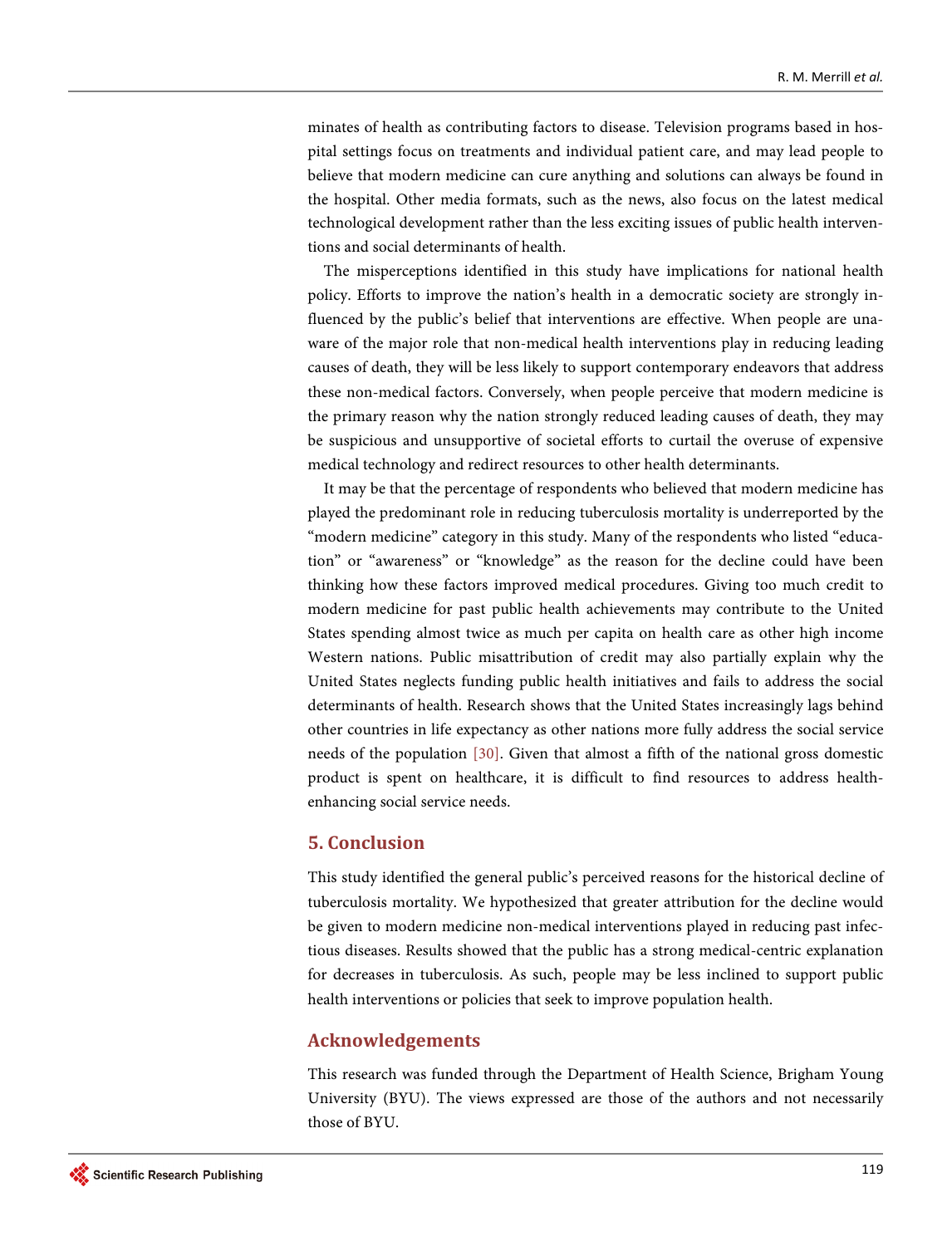# **Conflict of Interest**

The authors declare they have no competing interests.

#### **References**

- <span id="page-9-0"></span>[1] Lindsay, G.B., Merrill, R.M. and Hedin, R.J. (2014) The Contribution of Public Health and Improved Social Conditions to Increase Life Expectancy: An Analysis of Public Awareness. Journal of Community Medicine and Health Education, 4, 5.
- <span id="page-9-1"></span>[2] Frieden, T.R. (2015) The Future of Public Health. The New England Journal of Medicine, 373, 1748-1754. <http://dx.doi.org/10.1056/NEJMsa1511248>
- <span id="page-9-2"></span>[3] Vynnycky, E. and Fine, P. (1999) Interpreting the Decline in Tuberculosis: The Role of Secular Trends in Effective Contact. International Journal of Epidemiology, 28, 327-334. <http://dx.doi.org/10.1093/ije/28.2.327>
- <span id="page-9-3"></span>[4] Data from Center for Disease Control and Prevention. Leading Causes of Disease, 1900- 1998. [http://www.cdc.gov/nchs/data/statab/lead1900\\_98.pdf](http://www.cdc.gov/nchs/data/statab/lead1900_98.pdf)
- <span id="page-9-4"></span>[5] Ryan, F. (1994) The Reign of Terror. The Forgotten Plague: How the Battle against Tuberculosis was Won-and Lost. Little, Brown and Company, New York.
- <span id="page-9-5"></span>[6] Daniel, T.M. (1999) Captain of Death, the Story of Tuberculosis, University of Rochester Press, Rochester, New York.
- <span id="page-9-15"></span>[7] Levy, S. (2012) The Evolution of Tuberculosis. *Bioscience* [*Serial Online*], **62**, 625-629. <http://dx.doi.org/10.1525/bio.2012.62.7.3>
- <span id="page-9-6"></span>[8] Dormandy, T. (2000) The White Death: A History of Tuberculosis. New York University Press, New York.
- <span id="page-9-7"></span>[9] Dubos, R. and Dubos, J. (1952) The White Plague: Tuberculosis, Man, and Society. 3rd Edition, Little, Brown and Company, Boston.
- <span id="page-9-8"></span>[10] Center for Disease Control and Prevention (1999) Achievements in Public Health, 1900- 1999: Control of Infectious Diseases. Morbidity and Mortality Weekly Report, 48, 621-629.
- <span id="page-9-9"></span>[11] Koch, R. (1882) Die Atiologic der Tuberkulose. Berliner Klinische Wochenschrift, 15, 221-230.
- <span id="page-9-10"></span>[12] Schatz, A. and Waksman, S. A. (1944) Effect of Streptomycin and Other Antibiotic Substances upon Mycobacterium Tuberculosis and Related Organisms. Experimental Biology and Medicine, 57, 244-248. <http://dx.doi.org/10.3181/00379727-57-14769>
- <span id="page-9-11"></span>[13] Center for Disease Control and Prevention (2015) Reported Tuberculosis in the United States, 2014. U.S. Department of Health and Human Services, CDC, Atlanta, GA.
- <span id="page-9-12"></span>[14] Stead, W.W. and Dutt, A.K. (1988) Epidemiology and Host Factors. In: Schlossberg, D., Ed., Tuberculosis, 2nd Edition, Springer-Verlag, New York, 1-11. <http://dx.doi.org/10.1007/978-1-4684-0305-3>
- [15] Ryan, F. (1992) The Forgotten Plague: How the Battle against Tuberculosis Was Won-and Lost. Little, Brown and Company, New York.
- <span id="page-9-13"></span>[16] Luca, S. and Mihaescu, T. (2013) History of BCG Vaccine. *Maedica* [*Serial Online*], **8**, 53-58.
- <span id="page-9-14"></span>[17] Kass, E. (1971) Infectious Diseases and Social Change. The Journal of Infectious Diseases [Serial Online], 123, 110-114[. http://dx.doi.org/10.1093/infdis/123.1.110](http://dx.doi.org/10.1093/infdis/123.1.110)
- <span id="page-9-16"></span>[18] Munayco, C.V., Mújica, O.J., León, F.X., del Granado, M. and Espinal, M.A. (2015) Social Determinants and Inequalities in Tuberculosis Incidence in Latin America and the Caribbean. Revista Panamericana de Salud Pública, 38, 177-185.